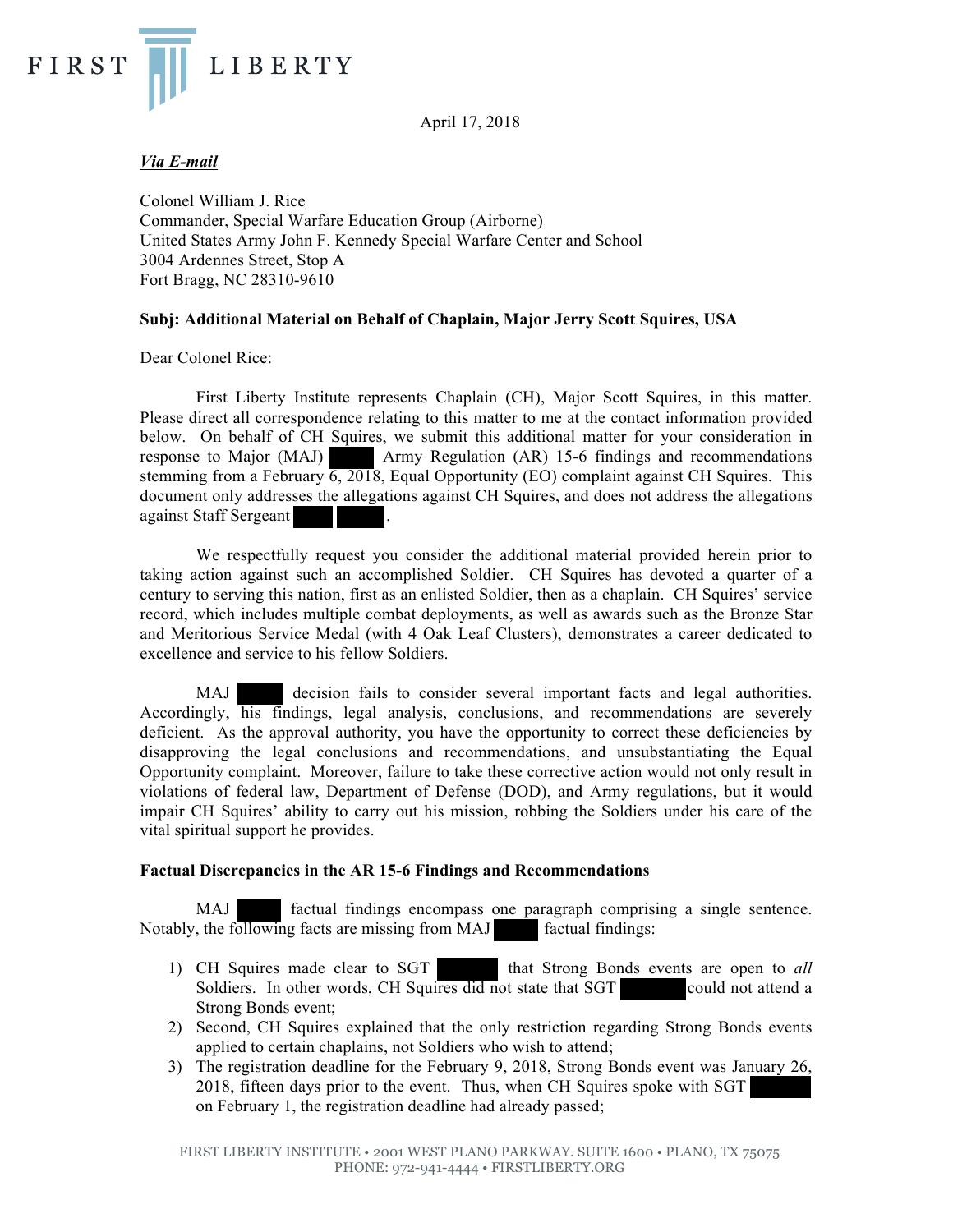4) The February 9 Strong Bonds event was actually postponed in order to specifically accommodate SGT attendance. The postponement, however, meant that some Soldiers who had timely registered for the February 9 event were unable to attend due to schedule conflicts. In other words, accommodating SGT came at the expense of other Soldiers' attendance.

These facts are necessary for a complete understanding of what occurred, and in order to conduct a sufficient legal analysis. Because MAJ either disregarded or failed to consider these facts, his Findings and Recommendations contain several fatal legal defects.

# **Legal Discrepancies and Deficiencies in the AR 15-6 Findings and Recommendations**

The AR 15-6 Findings and Recommendations are defective for numerous reasons. They are unsupported by law, and they should be unsubstantiated. Any resulting adverse information should be removed from CH Squires' official record.

# Chaplain Squires' actions are protected by law

According to MAJ factual findings, an Army Strong Bonds event was scheduled to begin on February 9, 2018, for which CH Squires was to be the facilitator. Sergeant (SGT) , the Soldier who filed the EO complaint, wished to attend the February 9 event.

MAJ concluded that CH Squires discriminated against SGT when he explained to her that he was unable to conduct a Strong Bonds event, which includes religious services, for her due to restrictions his ecclesiastical endorser, the North American Mission Board (NAMB), places on its chaplains. MAJ conclusion is legally incorrect. CH Squires' actions are protected by law.

According to the NAMB, "endorsed chaplains will not conduct or attend a wedding ceremony for any same sex couple, bless such a union or perform counseling in support of such a union . . . nor offer any kind of relationship training or retreat, on or off a military installation . . .." Thus, according to NAMB policy, CH Squires cannot conduct Strong Bonds events for same sex couples. Under federal law, DOD, and Army regulations, CH Squires' status as a restricted chaplain for purposes of same sex relationships may not be used as a basis for any adverse action.

Section 533(b) of the Fiscal Year (FY) 2013 National Defense Authorization Act (NDAA), Pub. L. No. 112-239, is entitled "Protection of Chaplain Decisions Relating to Conscience, Moral Principles, or Religious Beliefs." It states "No member of the Armed Forces may:

(1) Require a chaplain to perform any rite, ritual, or ceremony that is contrary to the conscience, moral principles, or religious beliefs of the chaplain; or

(2) Discriminate or take any adverse personnel action against a chaplain, including denial of promotion, schooling, training, or assignment, on the basis of the refusal by the chaplain to comply with a requirement prohibited by paragraph  $(1)."$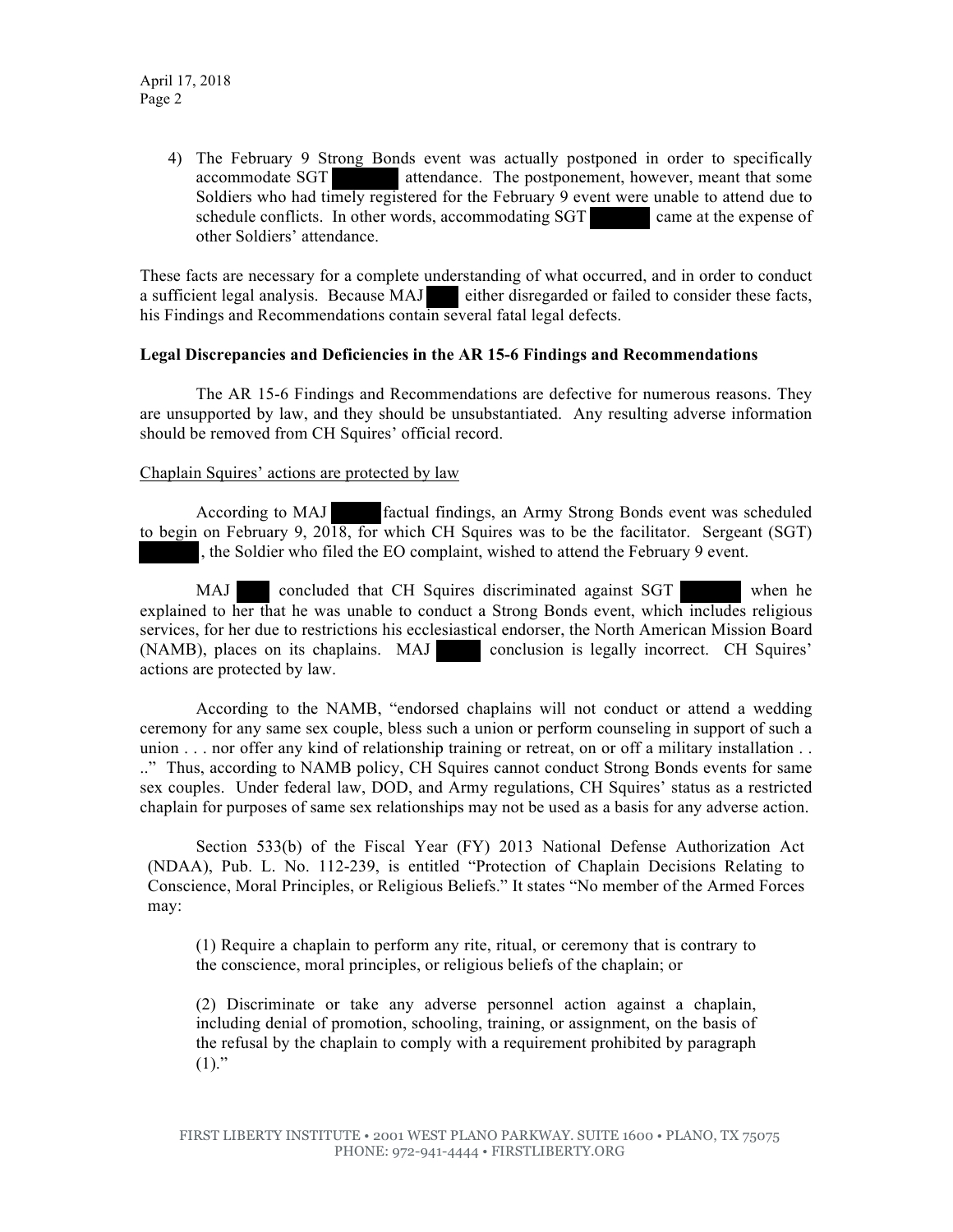Department of Defense Instruction (DODI) 1300.17, Paragraph 4d, also states that "a Service member's expression of sincerely held beliefs may not be used as the basis of any adverse personnel action, discrimination, or denial of promotion, schooling, training, or assignment." DODI 130.17 incorporates the Religious Freedom Restoration Act (RFRA), 42 U.S.C. § 2000bb, *et seq.* as the applicable legal standard. RFRA prohibits the government from substantially burdening a person's religious exercise absent a compelling government interest that is furthered by the least restrictive means. And AR 165-1, paras. 1-6(b),  $3-1(c)$ ,  $3-2(b)(4)$ , and  $3-2(b)(5)$ , each make clear that chaplains are required to adhere to the religious tenets of their ecclesiastical endorser. Thus, both federal law and DOD regulations make clear that CH Squires' actions were permissible and protected.

Remarkably, although MAJ recognized that CH Squires is restricted by NAMB in this way, he nevertheless concluded that SGT right to attend the Strong Bonds event of her choosing supersedes CH Squires' sincerely held religious beliefs, denominational tenets, and legal requirements. To the contrary, the restrictions placed on CH Squires do, in fact, supersede SGT right to attend the Strong Bonds event of her choosing.

MAJ also incorrectly concluded that CH Squires discriminated against SGT by informing her, mistakenly, that no spaces remained for the February 9 Strong Bonds event. MAJ contradicts his own conclusion in his Findings and Recommendation when he later stated that CH Squires "explained that the slots were **mostly full** for this event" and that he would work to ensure she could attend the next-scheduled Strong Bonds event. But regardless of whether the event was full or mostly full, the law clearly protects CH Squires' right to decline to facilitate a Strong Bonds event for same sex couples. Moreover, CH Squires accomplished the mission by working to ensure SGT could attend a future event.

Major finding of discrimination is legally incorrect

MAJ conclusion that CH Squires discriminated against SGT in violation of Army EO policy appears to have two separate bases: 1) CH Squires treated SGT differently than other Soldiers because of  $SGT$  sexual orientation; and 2) CH Squires discriminated by explaining NAMB's restrictions on him. Neither of these are adequate grounds for a discrimination claim.

MAJ first basis is incorrect because, although it is true that CH Squires treated SGT differently because he was unable to facilitate a Strong Bonds event with her, disparate treatment alone is insufficient to substantiate a discrimination claim.

As legal authority, MAJ cited AR 600-20 for the proposition that "no service will be denied to any member of the Armed Services regardless of race, color, national origin, gender, religious affiliation, or sexual orientation." But this language appears nowhere in AR 600-20. AR 600-20, Para 6-2 provides the actual Army EO policy: "The U.S. Army will provide EO and fair treatment for military personnel and Family members without regard to race, color, gender, religion, national origin, and provide an environment free of unlawful discrimination and offensive behavior."

AR 600-20 Para 6-2's language is consistent with the DOD EO policy as provided in DOD Directive 1020.02E, which establishes DOD-wide EO policy. Under DOD Directive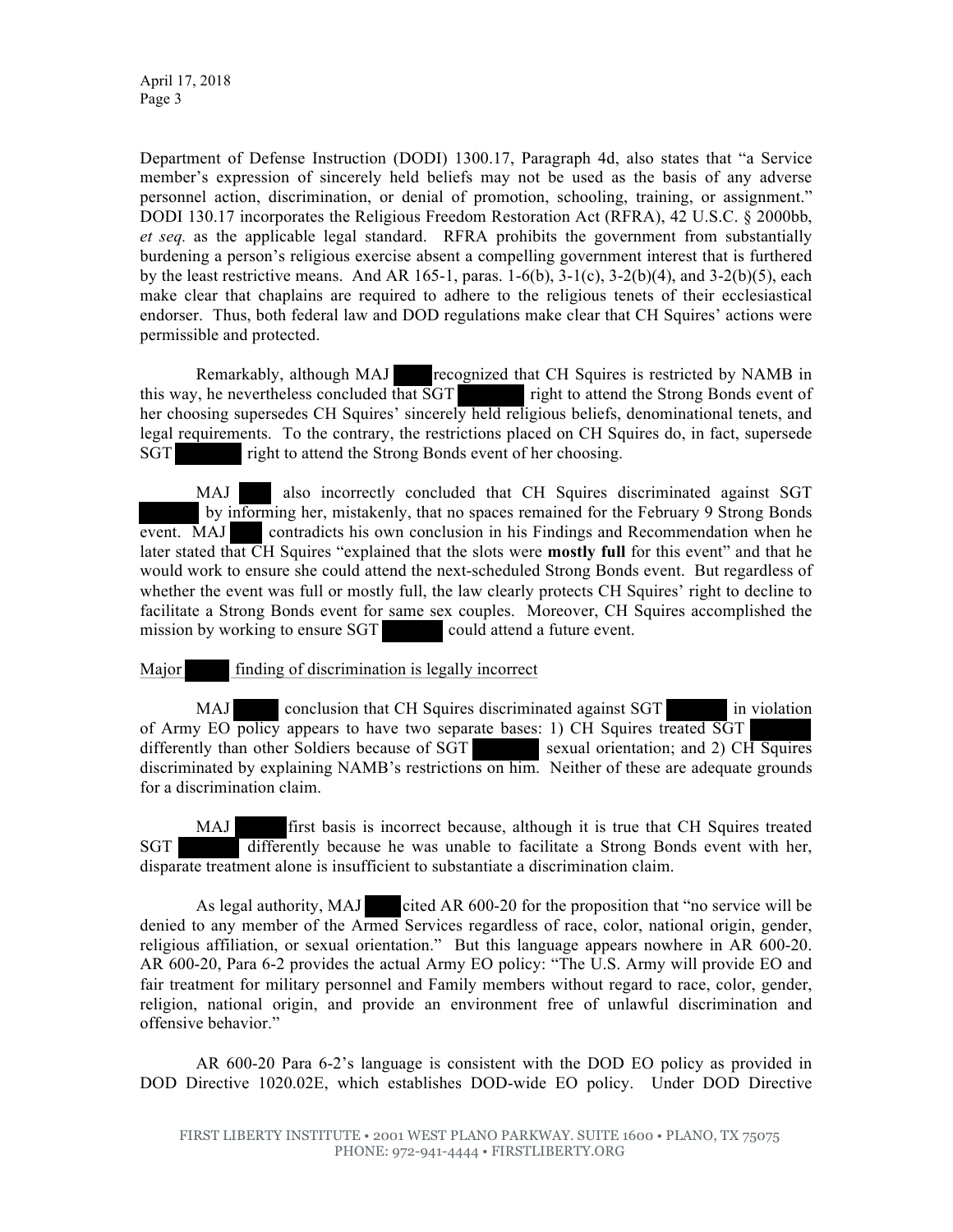1020.02E, "unlawful discrimination" is defined as disparate treatment "based on a prohibited factor contrary to federal law or regulation."

It is important to note that there is no allegation or evidence that CH Squires acted impolitely or unprofessionally at any time when he communicated his inability to facilitate a Strong Bonds event for SGT . CH Squires' treatment of SGT was the direct result of his restricted status, pursuant to NAMB's tenets and chaplain policy. And, as discussed above, such treatment, even if disparate, is not "contrary to federal law or regulation." Quite the opposite, disparate treatment under these circumstances is *protected* by federal law and regulation.

MAJ second basis for finding that CH Squires discriminated is also incorrect. In essence, MAJ equated CH Squires' explaining the requirements of his faith with unlawful discrimination. It is inconceivable that a military chaplain who merely explains that his/her ecclesiastical endorser places certain restrictions on what religious rites, ceremonies, and practices he/she may perform violates military EO policy. If unchallenged, MAJ conclusion would inevitably lead to a rule whereby chaplains are not permitted to discuss certain aspects of their religious beliefs or practices. Such a rule would literally strip thousands of chaplains of the ability to act and speak in accordance with their sincerely held religious beliefs.

#### Adverse action is unwarranted and inappropriate

Despite the fact that MAJ recognized there are substantial mitigating factors, and his conclusion that CH Squires' discrimination was unintentional, MAJ nonetheless recommended that CH Squires be reprimanded "for his failure to include  $S\overline{GT}$  in the initial Strong Bonds Retreat, scheduled for 9-11 February 2018." MAJ went on to explain<br>that CH Squires' efforts to reach out to SGT and explain his limitations were that CH Squires' efforts to reach out to SGT unnecessary and violated Army EO policy. MAJ did not explain how CH Squires' efforts in this regard—efforts to treat SGT with professional respect and dignity—violate Army policy.

Any adverse action under these circumstances is unwarranted and unlawful. As explained above, taking adverse action against a chaplain as a result of a refusal to do something contrary to his/her sincerely held religious beliefs violates federal law.

Adverse action is also inappropriate. MAJ recognized that CH Squires had no intent to discriminate. He also recognized that the Army failed to provide clear guidance on how to handle these matters. This is reflected in his recommendation that the Army Special Warfare Center and School develop a specific policy to address this situation. Even assuming the law did not protect CH Squires' actions, which it does, it would be a profound miscarriage of justice to reprimand or otherwise punish a Soldier who nevertheless accomplished the mission.

A reprimand would also tarnish the career and reputation of a stellar officer and Soldier. As you are well aware, a reprimand would likely foreclose any opportunity for CH Squires to promote or compete for sought-after assignments.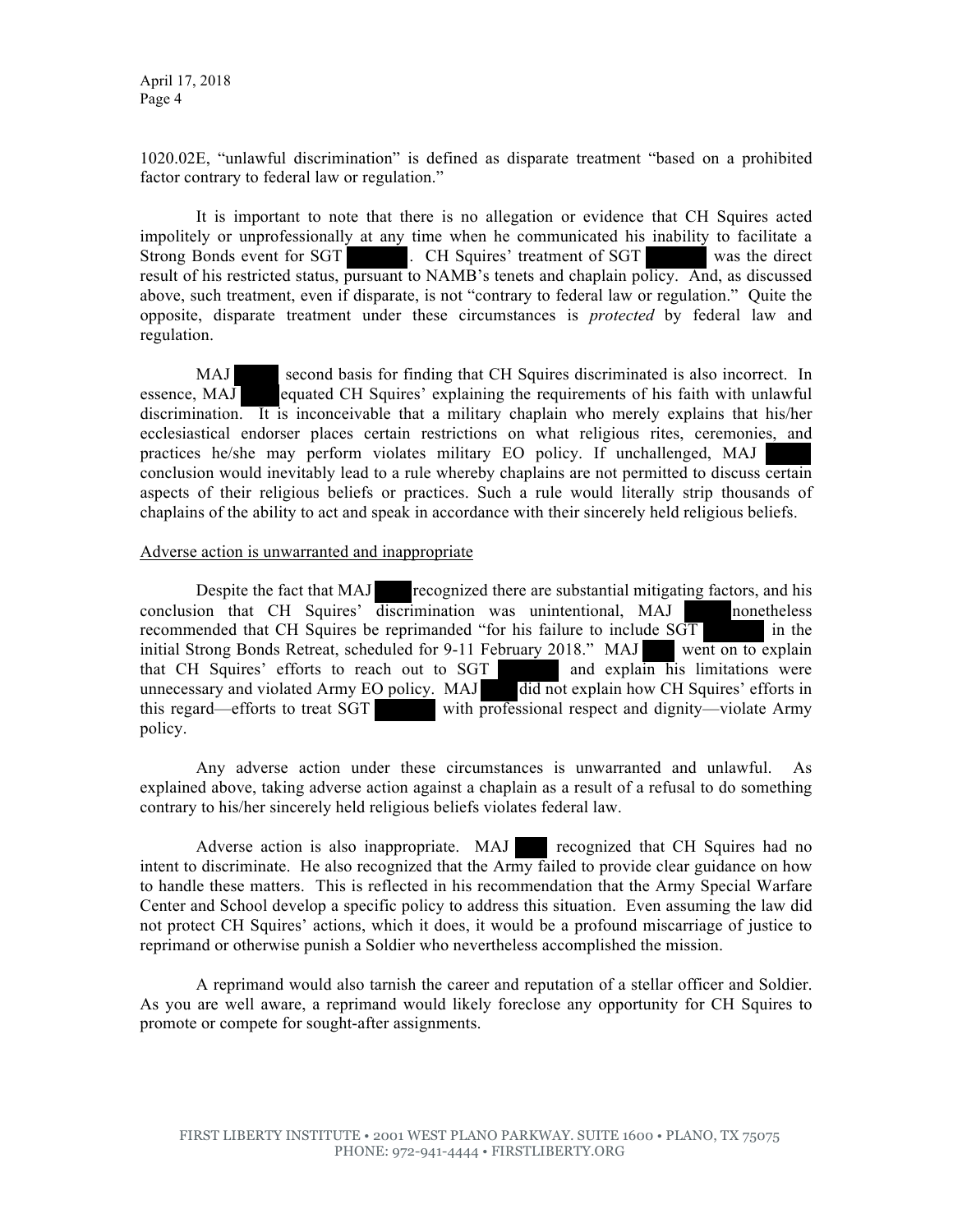April 17, 2018 Page 5

## Apparent conflict between Army Equal Opportunity policy and chaplain guidance

MAJ is correct that the Army provides little guidance to commanders and Soldiers who are confronted with competing rights and interests in a diverse, pluralistic  $21<sup>st</sup>$  Century Army. But the Army provides explicit guidance to chaplains when it comes to strict adherence to the tenets of their ecclesiastical endorsers. AR 165-1 makes clear that chaplains are required to adhere to the religious tenets of their ecclesiastical endorser or they risk losing their endorsement.

Army EO policy rightly protects the right of Soldiers to be free from unlawful discrimination. At the same time, the Army likewise seeks to protect the religious liberties of its chaplains. But when an Army EO policy is in apparent conflict with rights that are enshrined in our Constitution, federal law, and DOD policy, the Army EO policy must yield to those superior legal authorities.

Further, any conflict in this case is merely apparent, not actual. Federal law and Army policy both make clear that chaplains must remain faithful to the tenets of their faith. The failure of a chaplain to do so exposes the chaplain to risk of losing their ecclesiastical endorsement, or worse, violates the aforementioned federal law and policy. And, as discussed above, DOD EO policy only prohibits disparate treatment that is contrary to federal law or regulation. Indeed, CH Squires' actions here are fully protected by federal law and regulation.

# **Conclusion**

For the foregoing reasons, we respectfully request you take the following actions:

- 1) Disapprove MAJ finding of unlawful discrimination against CH Squires;
- 2) Unsubstantiate the EO complaint; and

.

3) Ensure that any adverse or unfavorable information relating to the EO complaint is not included in CH Squires' service record.

Our desire is to resolve this amicably, and I am willing to discuss this matter in person, if necessary. Should you deny this request, however, we are prepared to take the necessary legal action to vindicate CH Squires' legal rights. I may be reached via e-mail at

 Sincerely,  $77.23$ 

Michael Berry Deputy General Counsel & Director of Military Affairs

Enclosure:

*Southern Baptist Endorsed Chaplains/Counselors in Ministry Guidelines in Response to the June 26, 2013, Supreme Court Ruling on the Defense of Marriage Act (DOMA)*, dated August 29, 2013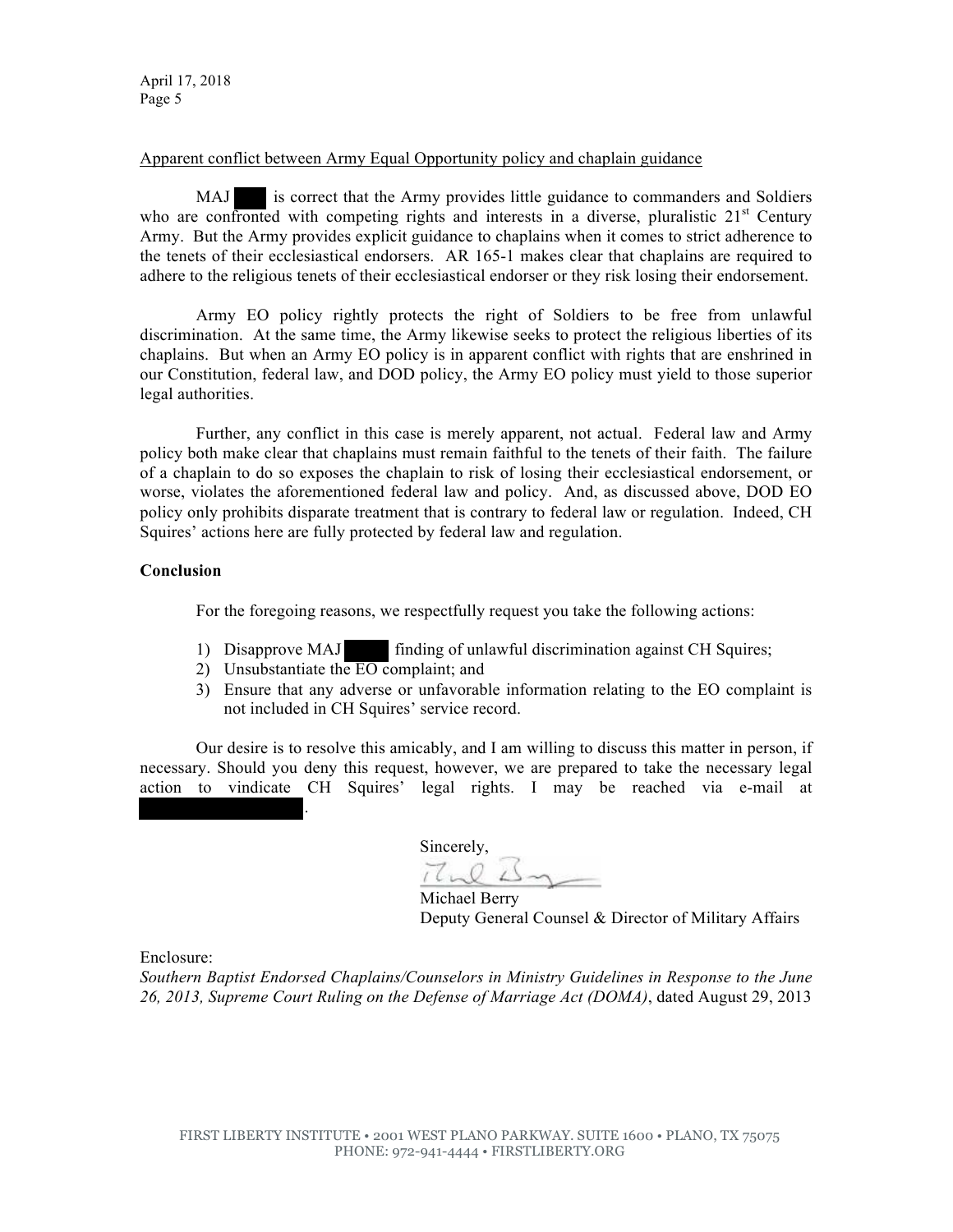

4200 North Point Parkway Alpharetta, GA 30022 namb.net

#### August 29, 2013

RE: Southern Baptist Endorsed Chaplains/Counselors in Ministry Guidelines in Response to the June 26, 2013, Supreme Court Ruling on the Defense of Marriage Act (DOMA)

To Whom It May Concern:

In light of the June 26, 2013, Supreme Court of the United States ruling that Section 3 of the Defense of Marriage Act (DOMA), which states "the word 'marriage' means only a legal union between one man and one woman as husband and wife, and the word 'spouse' refers only to a person of the opposite sex who is a husband or a wife" is unconstitutional, and the resultant Department of Defense policy changes to extend benefits to same-sex domestic partners as spouses, the following guidelines clarify the ministry expectations for all military and VA chaplains endorsed by the Southern Baptist Convention:

## **Doctrine**

All religious ministry and pastoral care conducted by military chaplains endorsed by the North American Mission Board (NAMB) of the Southern Baptist Convention will fully reflect the doctrine and practices of Southern Baptists as set forth in Holy Scripture, the Baptist Faith and Message (BFM) 2000 and The Southern Baptist Endorsement Manual for Chaplains and Counselors in Ministry. All ministries regarding human sexuality will reflect the historic, natural and biblical view of marriage as God's lifelong gift of "the uniting of one man and one woman in covenant commitment for a lifetime." (Article XVIII, BFM)

### **Pastoral Care**

Southern Baptists believe that "all forms of sexual immorality, including adultery, homosexuality, and pornography" (Article XV, BFM) are condemned by Holy Scripture as sin. Such practices violate God's biblical standards for sexual purity and are equally destructive to healthy marital relations and Christian social order. Responsible pastoral care will seek to offer repentance and forgiveness, help and healing, and restoration through the mercy and grace of Jesus Christ's sacrificial gift of love on the cross.

### **Restrictions**

In harmony with Holy Scripture, NAMB endorsed chaplains will not conduct or attend a wedding ceremony for any same sex couple, bless such a union or perform counseling in support of such a union, assist or support paid contractors or volunteers leading same-sex relational events, nor offer any kind of relationship training or retreat, on or off of a military installation, that would give the appearance of accepting the homosexual lifestyle or sexual wrongdoing. This biblical prohibition remains in effect irrespective of any civil law authorizing same sex marriage or benefits to the contrary. Chaplains in violation of these restrictions will be subject to removal of their endorsement in accordance with The Southern Baptist Endorsement Manual for Chaplains and Counselors in Ministry, Chapter 4, Endorsement Policies and Guidelines.